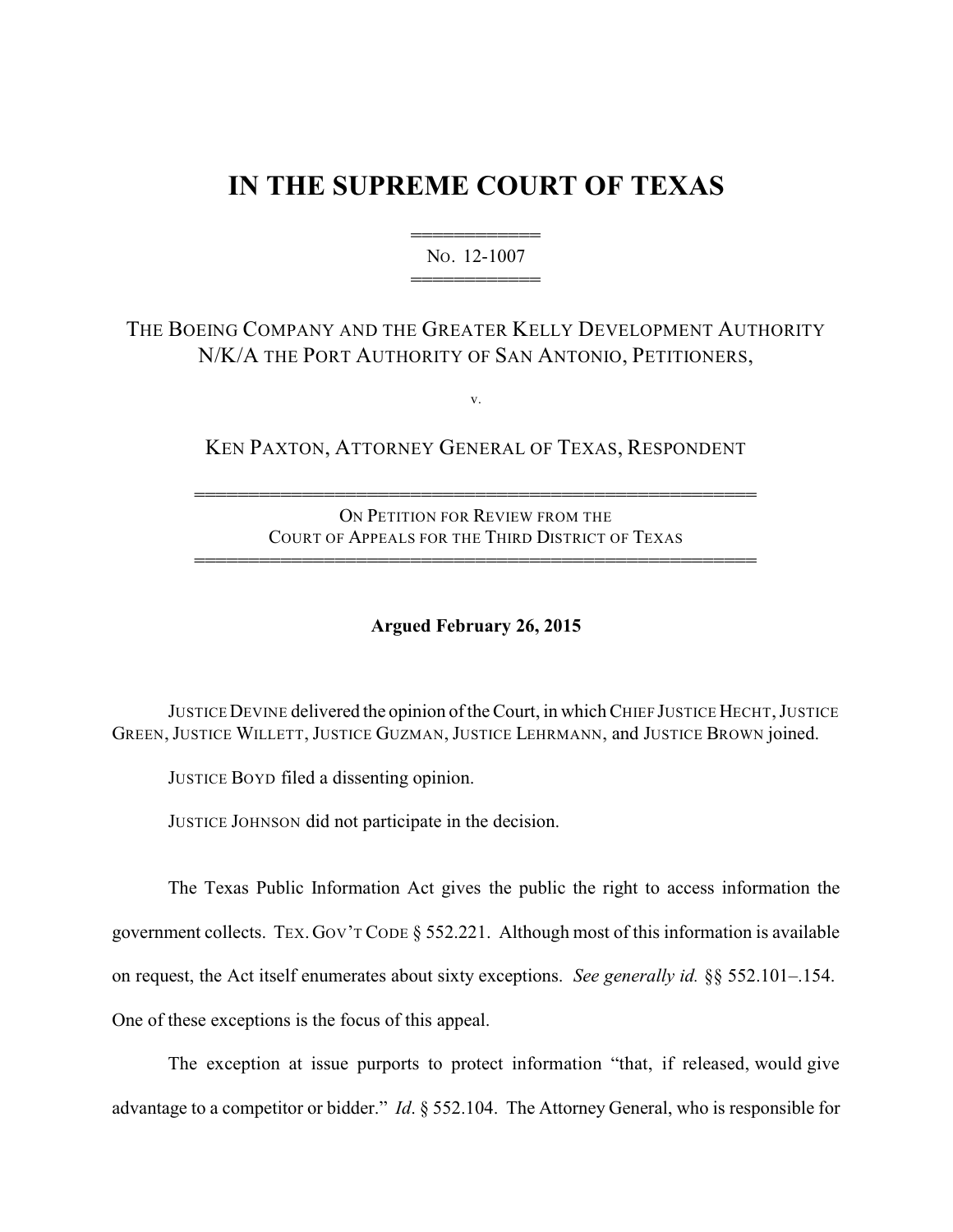maintaining uniformity in the Act's application, operation, and interpretation, *id*. § 552.011, has determined this exception protects the purchasing interests of a governmental bodywhen conducting competitive bidding, but not those of a private party that competes in the process. The court of appeals has similarly concluded that the private party in this case lacked the right or standing to claim this exception because the exception is only for the government's benefit. 412 S.W.3d 1, 18 (Tex. App.—Austin 2012). We find no such limitation in the Act's text, however, and conclude that a private party may assert the exception to protect its competitively sensitive information. Concluding further that the information withheld will benefit the private party's competitors and thus "give advantage to a competitor" of the private party asserting the exception, we reverse the court of appeals' judgment and render judgment for the private party.

## I

The Texas Public Information Act (PIA) "guarantees access to public information, subject to certain exceptions." *Tex. Dep't of Pub. Safety v. Cox Tex. Newspapers,* L.P., 343 S.W.3d 112, 114 (Tex. 2011). Public information includes information that is collected, assembled, or maintained by or for a governmental body. TEX. GOV'T CODE § 552.002(a). Such information is available by request unless an exception applies. *In re City of Georgetown*, 53 S.W.3d 328, 331 (Tex. 2001).

Typically, a request for public information involves two parties, the governmental body holding the information and the citizen requesting it, and the governmental bodymust promptly ask the Attorney General for a ruling, if it believes an exception applies. TEX. GOV'T CODE § 522.301. The government, however, gathers a great deal of information from people and companies doing business in Texas, and some requests may also implicate the privacy or property interests of third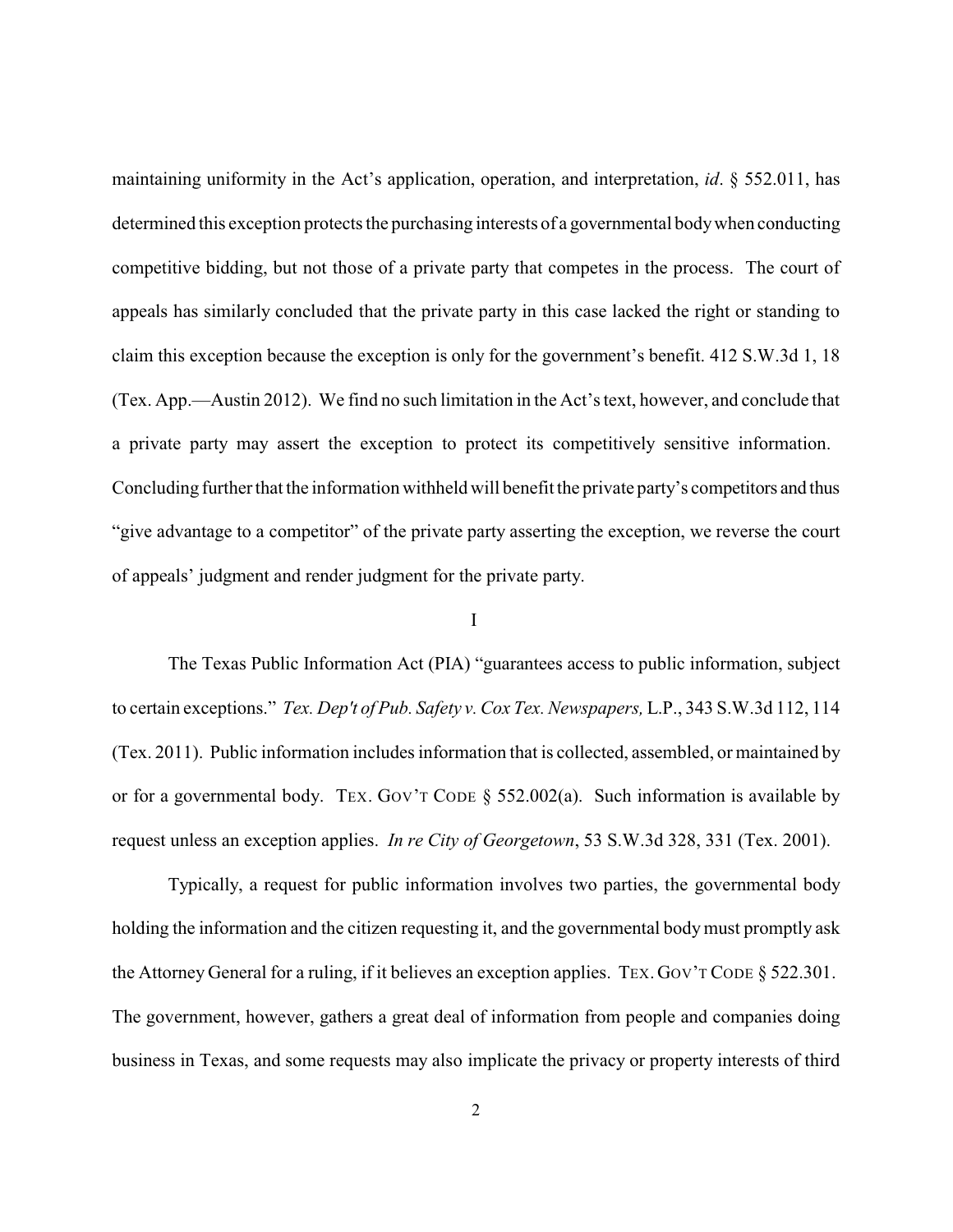parties. When a citizen's request involves this type of information, the PIA permits the third party to raise the issue and any applicable exception to the information's disclosure with the Attorney General, or in district court, or both. *See id.* § 522.305(b) (permitting person whose privacy or property interests are implicated to appear in the Attorney General's administrative determination of the request); *id*. § 552.325 (recognizing third party's right to file suit seeking to withhold information from a requestor). The Boeing Company is such a third party here.

Boeing is the largest aerospace company in the world. About half of its business is building commercial jetliners, but it also competes for militarycontracts. As demand for new militaryaircraft has declined, this aspect of Boeing's business has shifted to maintaining and overhauling older aircraft for the military.

In 1995, Boeing was performing this work in Tulsa, Oklahoma, but was about to lose the space it leased from American Airlines there and needed to find a new facility. It conducted a nationwide search and ultimately selected San Antonio's Kelly Air Force Base as its new home. Kelly was scheduled for closure under the Department of Defense's Base Realignment and Closure program and thus available to house Boeing's commercial-refit facility for servicing heavy-lift military aircraft.

To facilitate Kelly's transition to a private commercial hub, the City of San Antonio created the Greater Kelly Development Authority, later renamed the Port Authority of San Antonio. The Port is a tax-exempt, self-sustaining enterprise, incorporated by the city as a separate political jurisdiction. It continues to manage and redevelop the former air force base.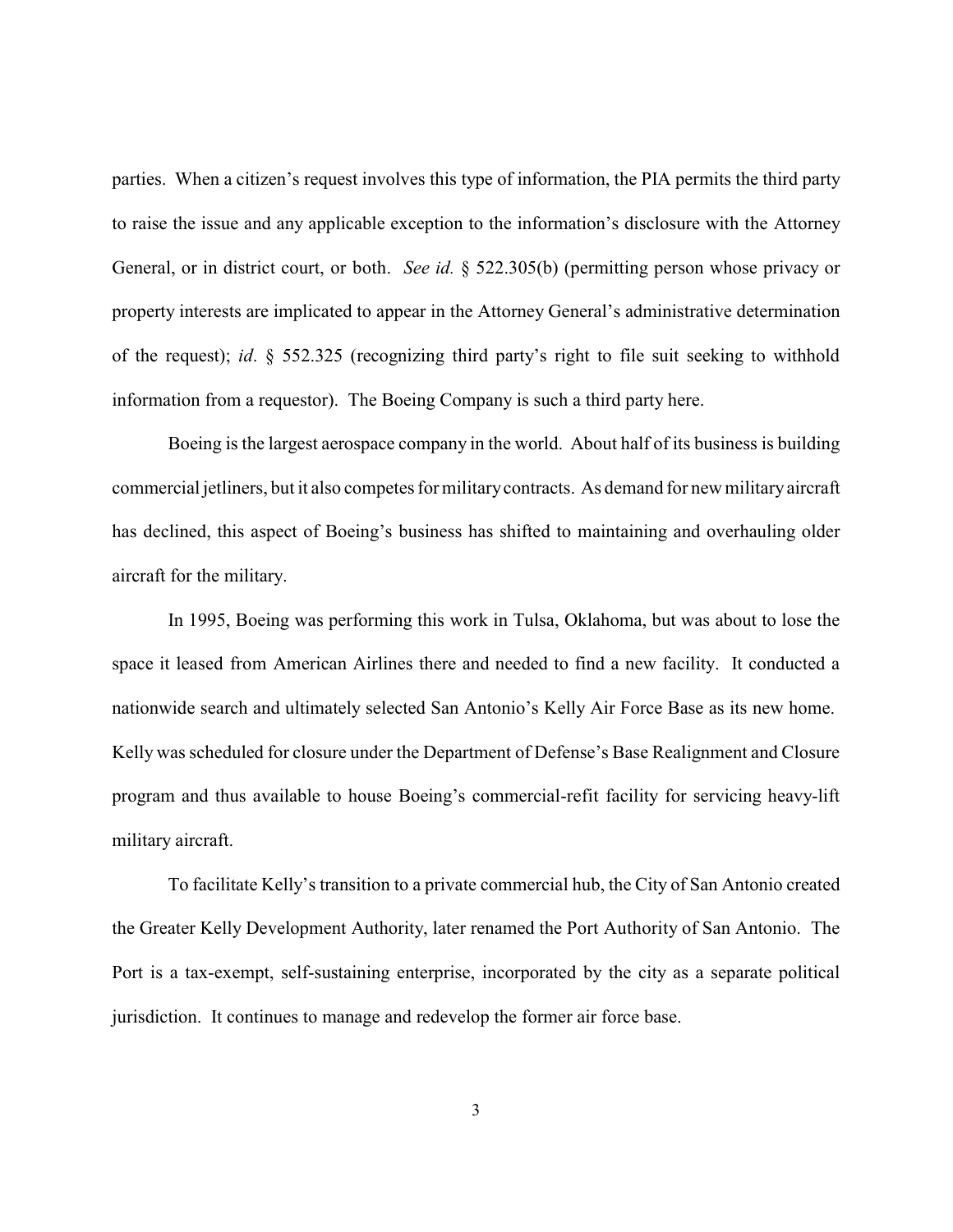In 1998, Boeing signed a lease with the Port for 1.3 million square feet at Kelly Air Force Base for a term of twenty years.<sup>1</sup> The selection of Kelly and subsequent lease negotiations involved a substantial commitment of Boeing's time and resources. According to Boeing, the company devoted two years and a team of twelve employees and additional outside consultants to evaluate and negotiate a competitive agreement that would enable Boeing to compete for government aircraft contracts during the lease's twenty-year term.

To induce Boeing's relocation, the Port made improvements to the former air force base with funds borrowed from the city. Boeing's decision to move to Kelly was an instrumental part of the base's transformation. Upon signing the lease, Boeing became the Port's largest tenant. It remains so today, employing about 1,500 personnel. Boeing's relocation has also drawn other businesses to San Antonio, and its payments to the Port support the Port's ability to repay its debt to the city.

Several years after signing the Kelly lease, a former Boeing employee, Robert Silvas, submitted a Public Information Act request to the Port for various Boeing corporate information, including the lease. The Port notified Boeing of the request and its right to seek relief from the AttorneyGeneral. Boeing provided a redacted version of the lease to Silvas and filed objections with the Attorney General as to the redacted parts. Boeing asserts that the information withheld is

<sup>&</sup>lt;sup>1</sup> Boeing informs us that it recently signed a new lease with the Port for a term of fifteen years effective December 23, 2014.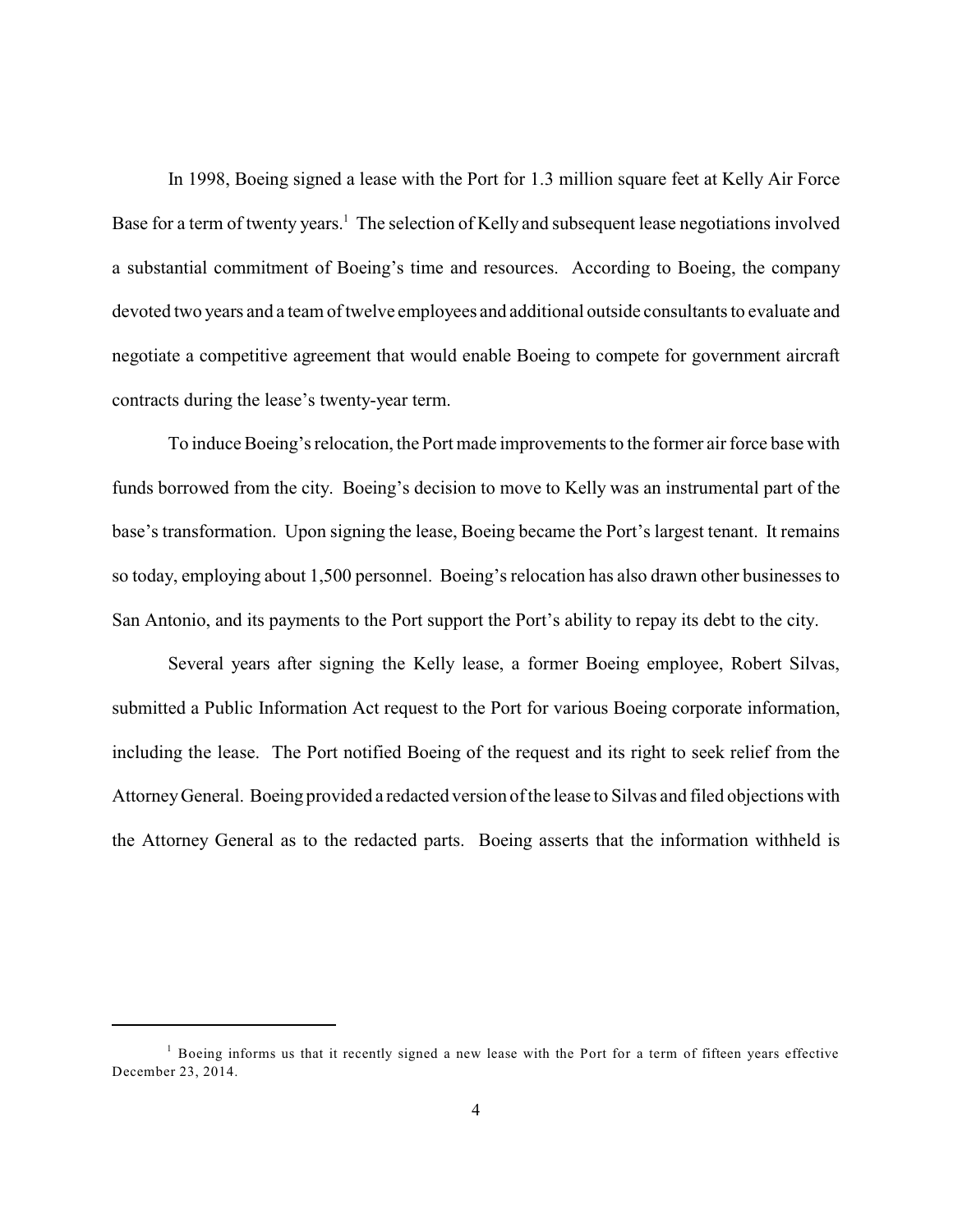competitively sensitive information regarding its overhead costs at Kelly that would give advantage to it competitors. $2$ 

According to Boeing, a competitor could take the detailed information in Boeing's lease and determine Boeing's physical plant costs at Kelly, allowing the competitor to underbid Boeing on government contracts by enticing another landlord to offer a lower lease rental. Because of the competitive nature of the military-refit market, Boeing submits that it takes special care to safeguard certain information in the lease, including rental rates, share of common maintenance costs, insurance coverage required by the Port, liquidated damages provisions, and lease incentives. The information is not publicly available, and only about a dozen of Boeing's 165,000 employees have access to it.

After considering Boeing's objections, the Attorney General concluded in an Open-Records Letter Ruling that none of the withheld information was exempt from disclosure under the Act. Boeing promptlysought declaratoryand injunctive relieffrom the ruling in the Travis Countydistrict court, joining the Attorney General and the Port Authority.<sup>3</sup> The parties agreed to a temporary injunction, and the case was then tried to the court.

The trial court denied Boeing's requested relief and ordered the Port to provide the withheld information. In findings of fact and conclusions of law, the court determined that the information

 $2$  Information withheld by Boeing included: the percentage used to calculate Boeing's share of the common maintenance costs, the actual dollar figure for the insurance limits Boeing agreed to carry, the percentage used to calculate Boeing's penalty for early termination, the actual dollar caps on incentives Boeing might achieve for meeting goals for contracting with certain small businesses, and the actual numbers used to calculate Boeing's future rent.

 $3$  The Public Information Act forbids "suit against the person requesting the information" and so Boeing did not join the requestor. TEX. GOV'T CODE § 552.325(a). The requestor has the right to intervene in the suit, but Silvas has not done so. *Id*.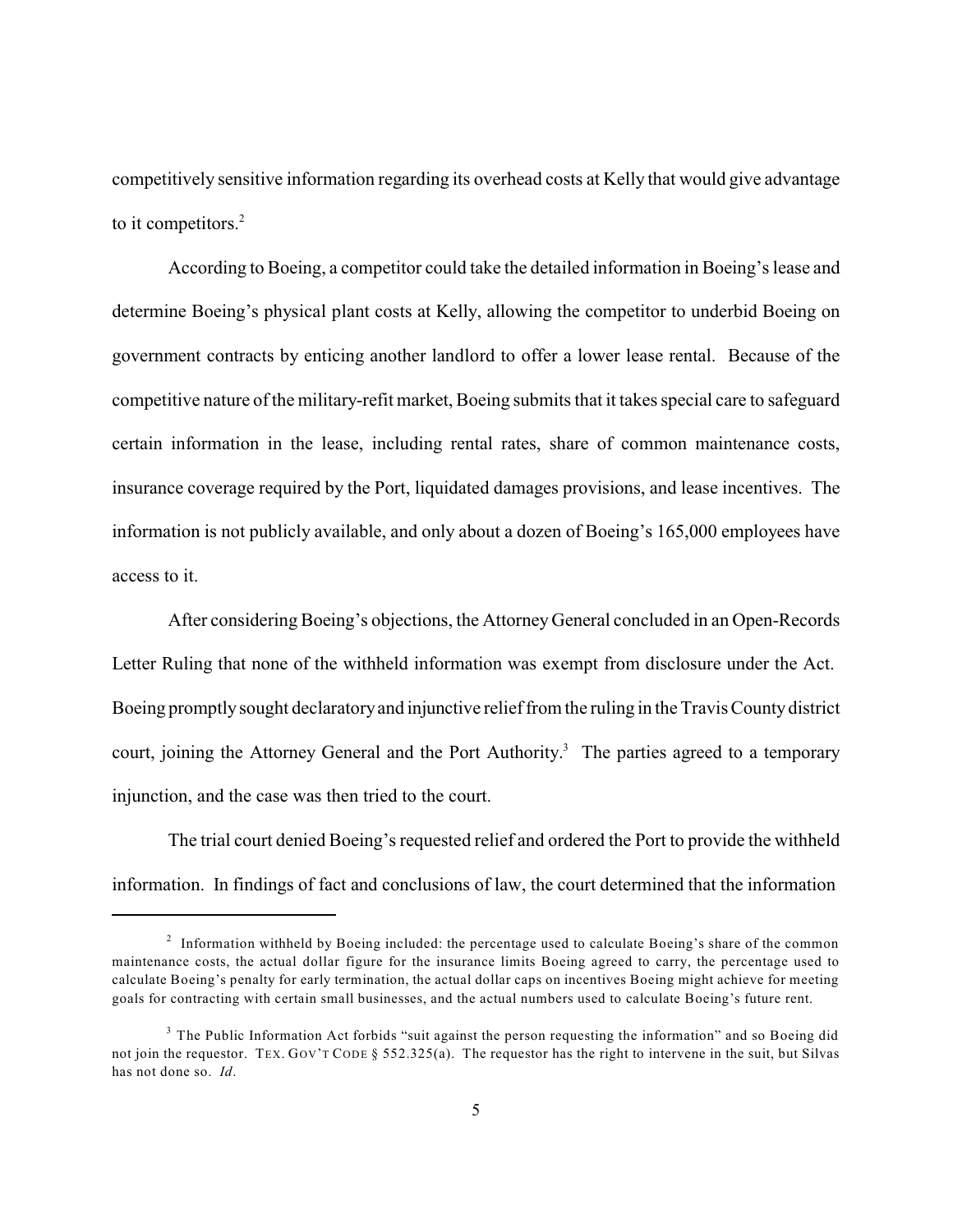was not exempt under section 552.110 of the Act because it was not Boeing's proprietary information, a trade secret, or otherwise the type of commercial or financial information to which that exception applied.<sup>4</sup> The court also concluded that Boeing did not have standing to assert section 552.104's disclosure exception, the exception that protects certain information related to competition or bidding. Boeing appealed, and the court of appeals affirmed the trial court's judgment. 412 S.W.3d 1, 18 (Tex. App.—Austin 2012).

II

Boeing complains that the court of appeals erred in failing to apply section 552.104 to its circumstances. It argues that the information it redacted from the lease contains financial or commercial information that would, if disclosed, put Boeing at a competitive disadvantage when bidding on future large government contracts. Boeing claims that the information is exempt because the Act excepts from mandatory disclosure "information that, if released, would give advantage to a competitor or bidder." TEX. GOV'T CODE § 552.104(a).<sup>5</sup>

<sup>&</sup>lt;sup>4</sup> The exception reads:

<sup>§</sup> 552.110. Exception: Confidentiality of Trade Secrets; Confidentiality of Certain Commercial or Financial Information (a) A trade secret obtained from a person and privileged or confidential by statute or judicial decision is excepted from the requirements of Section 552.021.

<sup>(</sup>b) Commercial or financial information for which it is demonstrated based on specific factual evidence that disclosure would cause substantial competitive harm to the person from whom the information was obtained is excepted from the requirements of Section 552.021.

 $5$  The exception reads:

<sup>§</sup> 552.104. Exception: Information Related to Competition or Bidding

<sup>(</sup>a) Information is excepted from the requirements of Section 552.021 if it is information that, if released, would give advantage to a competitor or bidder.

<sup>(</sup>b) The requirement of Section 552.022 that a category of information listed under Section 552.022(a) is public information and not excepted from required disclosure under this chapter unless expressly confidential under law does not apply to information that is excepted from required disclosure under this section.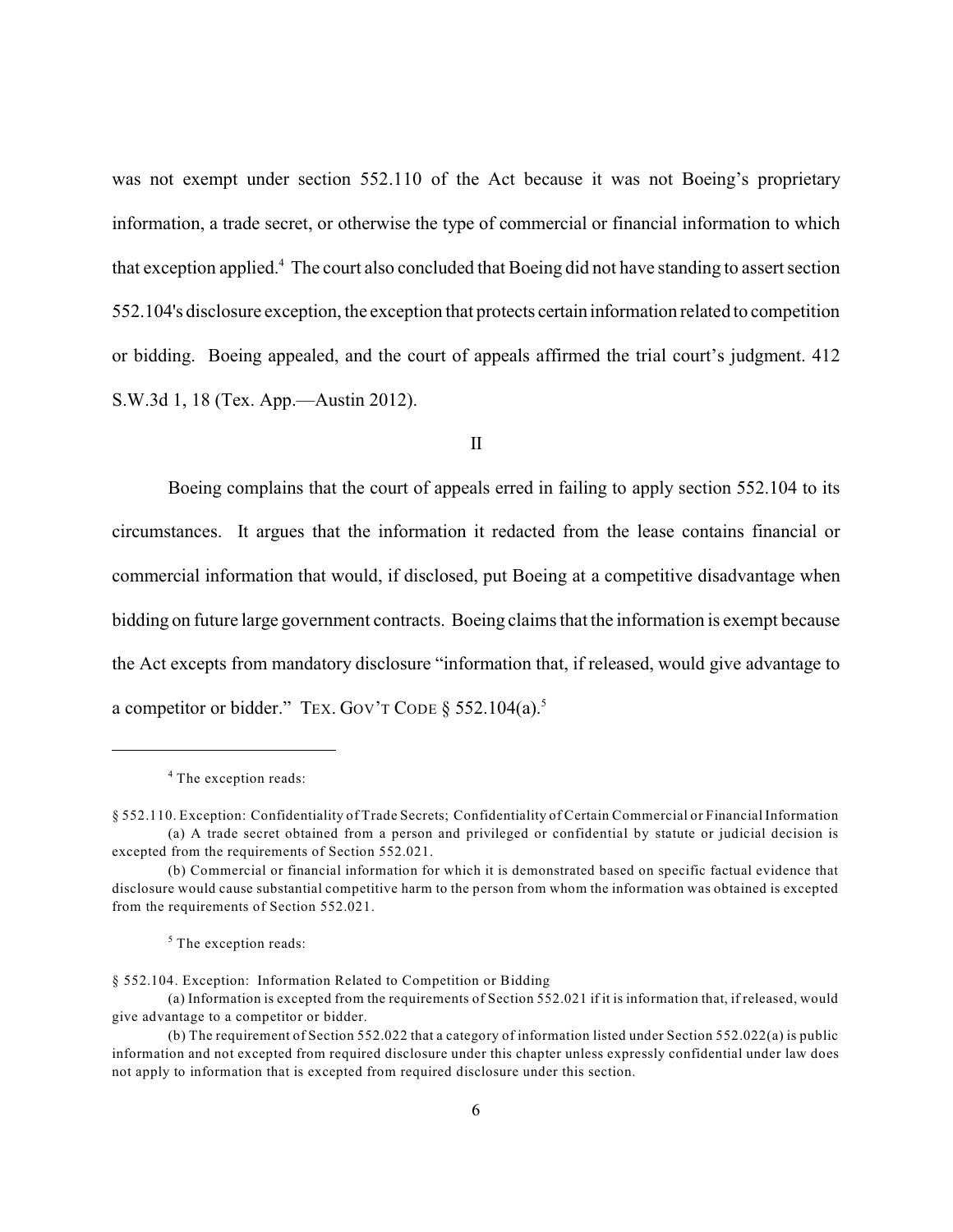The Attorney General, on the other hand, argues that this exemption does not apply to third parties, like Boeing, and, in accordance with his office's previous interpretations of the provision, contends that this exception is exclusively for the government's benefit. *See* Tex. Att'y Gen. ORD–592, at 8–9 (1991) (determining that section 552.104's exception applies onlyto governmental entities); Tex. Att'y Gen. ORD–541, at 4–7 (1990) (same).

The court of appeals adopted the Attorney General's view of the provision, agreeing that Boeing lacks standing to invoke the exception. 412 S.W.3d at 18. One member of the panel, however, did not agree with this part of the court's decision. *See id.* at 21 (Pemberton, J. concurring) (concluding that section 552.104 applies to both the government and private parties). Unlike the majority, this justice found nothing in section 552.104's text to support the court's conclusion that the exception was only for the government's benefit:

Section 552.104 is addressed simply to "information that, if released, would give advantage to a competitor or bidder" without elaborating as to whether it is intended to protect the interests of "competitors" and "bidders," a governmental body whose contract or business is being sought by "competitors" or "bidders," or both. On its face, section 552.104 would seem to implicate the interests of both.

*Id*. at 20 (internal citation omitted). We agree that the provision on its face does not limit the exemption to the government.

The Attorney General argues, however, that we must read this exemption in the context of the Act as a whole, which seeks to balance governmental transparency with third-party privacy and confidentiality interests. Understanding how that balance is embodied in any given provision, the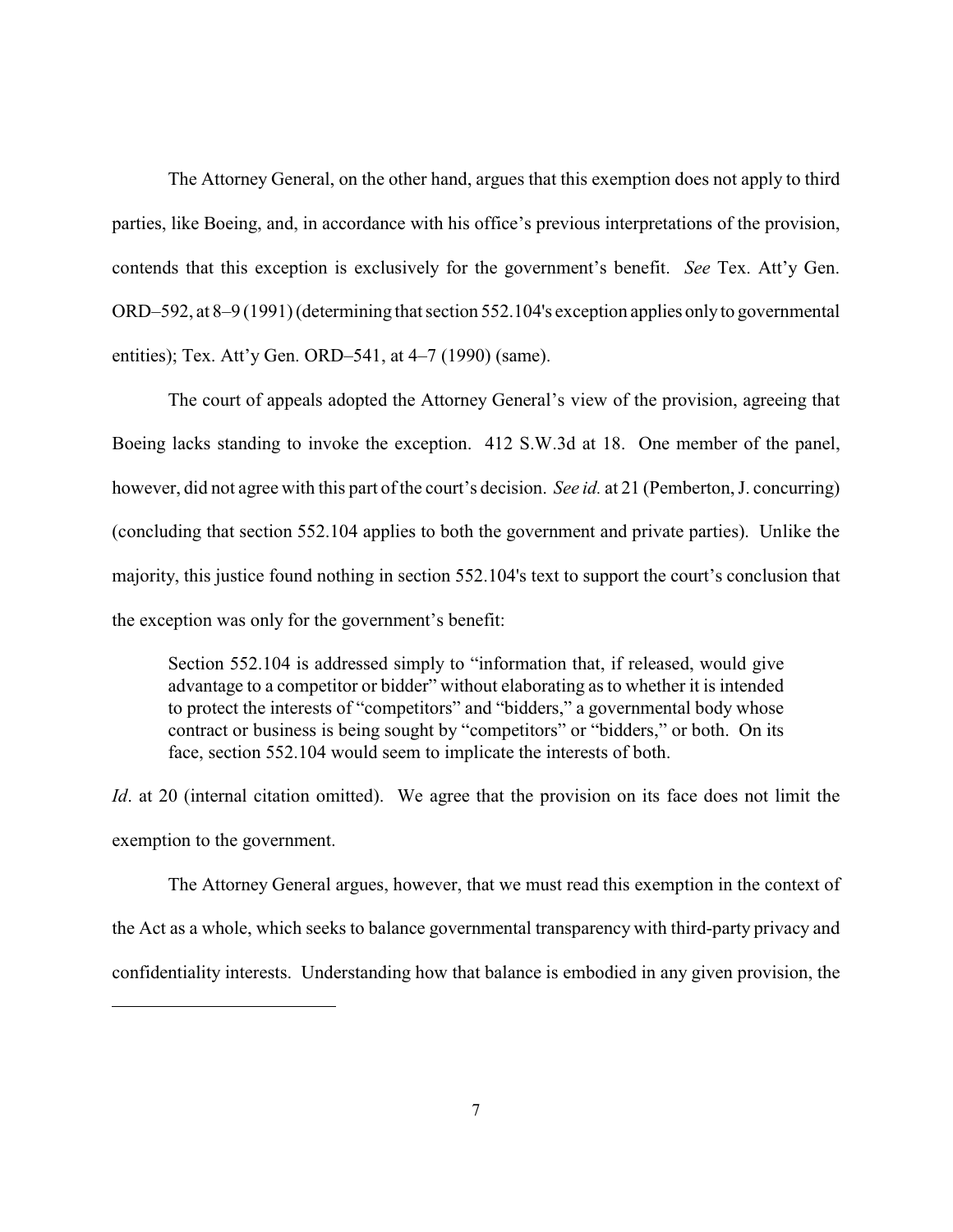Attorney General submits, requires that we consider how a given interpretation affects the rest of the Act. Reading section 522.104 in isolation and according to its minimalist text would, according to the Attorney General, create a super exception "so lenient that it would override the other exceptions." The better reading then is to harmonize the exception with the whole Act as the Attorney General did in previous opinions limiting section 552.104's exception to governmental bodies. Thus, the Attorney General argues that the exception (1) protects the government's interest in the competitive bidding process, (2) is subject to exhaustion and forfeiture rules, and (3) may only be invoked by the governmental body in its discretion.

Boeing responds that the AttorneyGeneral has not harmonized the Act's provisions so much as rewritten them. Nothing in the Act bars private standing to prevent public disclosure generally and nothing in section 522.104 specifically limits its application to the government. Rather, the Act generally, and as a whole, grants standing to any "person who claims to be the victim of a violation" of the Act. TEX. GOV'T CODE  $\S$  552.3215(a)(1), (b), (e). Boeing argues it is that "person" because the AttorneyGeneral has ordered the release of its protected information, information exempted from disclosure if it "would give advantage to a competitor." *Id*. § 552.104(a). Finally, Boeing submits that if section 552.104 is too lenient for the Attorney General as written, it is for the Legislature to rewrite the statute, not the Attorney General under the guise of a "better reading."

The concurring opinion in the court of appeals also rejected the Attorney General's reading of this provision. Looking at the exception's text and its place in the Act as a whole, the concurring justice concluded that Boeing had the right (or standing) to protect its own privacy or property interests implicated by an open-records request through the assertion of section 552.104's exception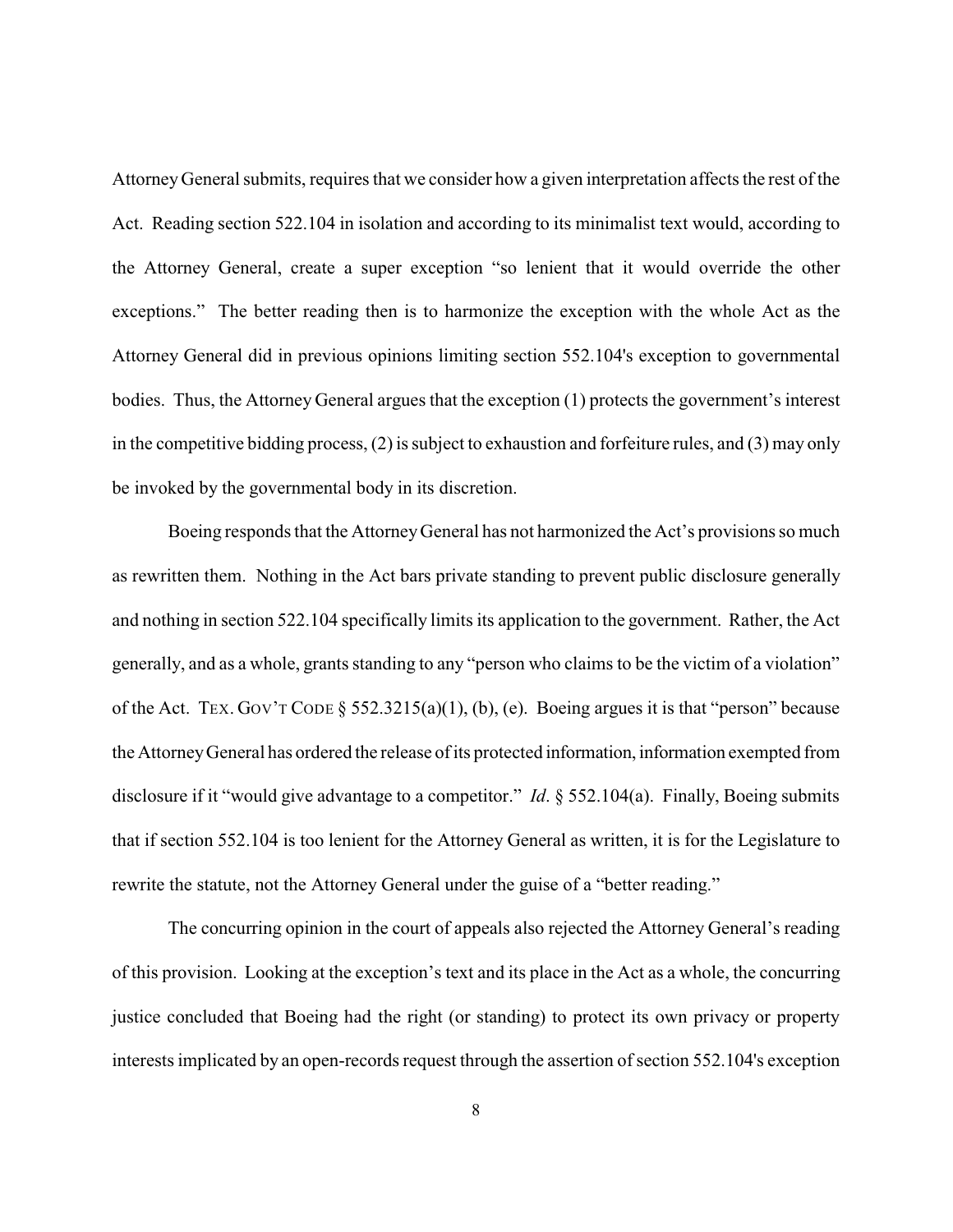in the judicial remedy afforded to private parties under the Act, with or without its participation in the open-records process. 412 S.W.3d at 21 (Pemberton, J., concurring). The justice nevertheless concurred in the court's judgment because he found the evidence inconclusive as to whether "disclosure of the information '*would* give advantage' to Boeing's competitors, as required by section 552.104." *Id*. at 19 (emphasis in original).

The majority, however, analyzed the case differently. It viewed the open-records request as one involving a disagreement or conflict of interest between the Port and Boeing, framing the issue as "whether the PIA affords a private party, like Boeing, the right to enjoin a governmental body from disclosing public information on grounds that it is excepted from disclosure under section 552.104." *Id*. at 12. The court reasoned that section 552.104 was "a purely discretionary exception" that the Port was free to waive because the protected information was neither "confidential under law" nor "prohibited by law" from disclosure. *Id*. at 13; *see* TEX. GOV'T CODE § 552.007 (permitting governmental body to voluntarily disclose "part or all of its information [] to the public, unless the disclosure is expressly prohibited by law or the information is confidential under law"). As a permissive exception, the court reasoned further that, regardless of Boeing's rights under section 552.104, any decision to waive the disclosure exception belonged solely to the governmental body, which in this instance waived its protection by not presenting the exception to the Attorney General in the open-records administrative process. 412 S.W.3d at 13. In short, the court adopted the Attorney General's construction, interpreting the exception as a right exclusive to the governmental body that could be waived if not raised before the Attorney General in the openrecords process.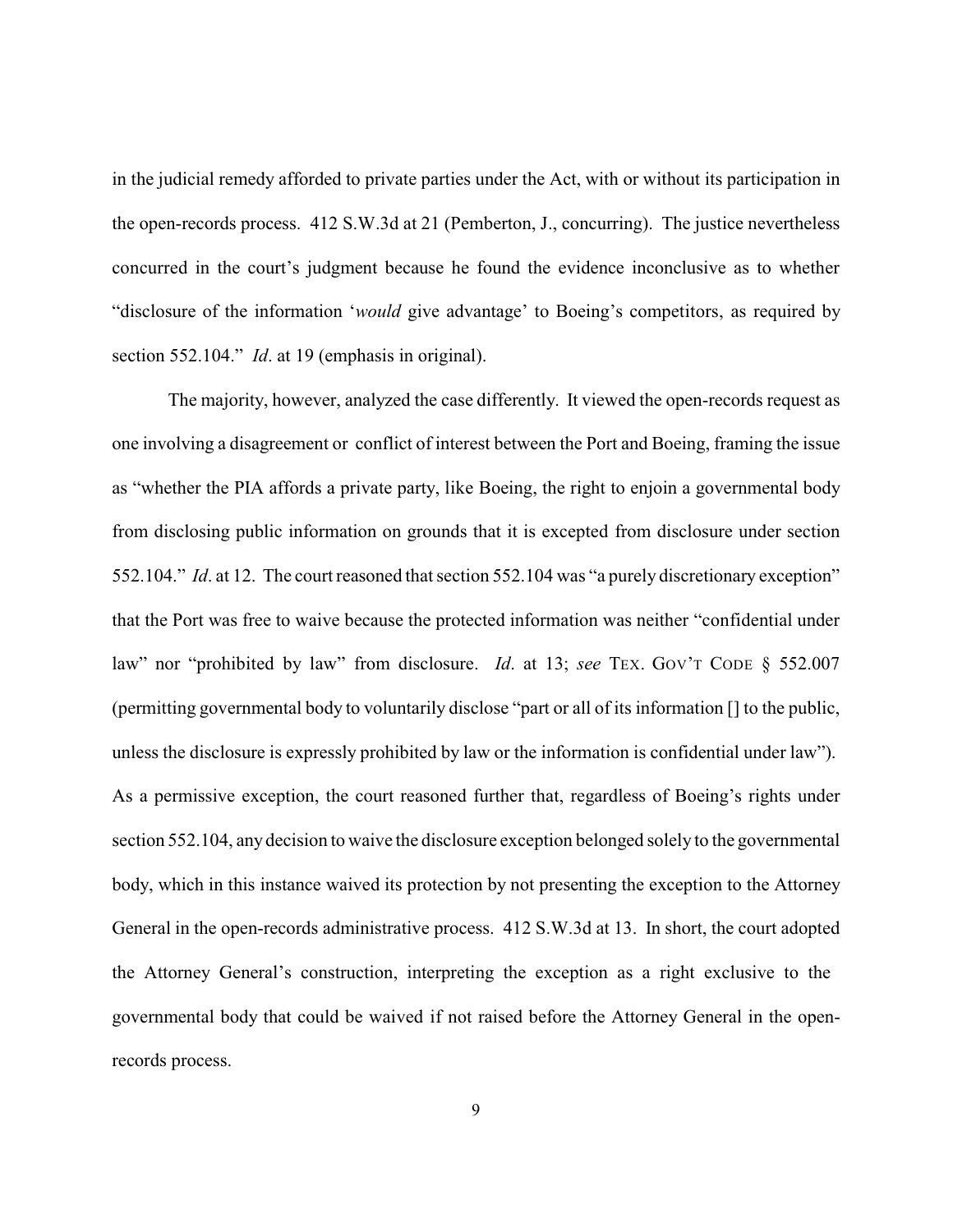The court of appeals' view of Boeing and the Port as antagonists, however, misstates the nature of the underlying dispute. The Port has never indicated a desire to release this information over Boeing's objection but has instead deferred to Boeing to protect its own interests. The issue then is not whether Boeing can enjoin the Port from releasing Boeing's private information (an issue we need not decide) but rather whether Boeing has the right under the Act to assert its own interests in protecting that information. Although the Port took no position on section 552.104's application before the Attorney General, it now expressly opposes releasing the information. But again, the court of appeals interprets this exception as the governmental body's exclusive right—a right that can be waived if not raised before the Attorney General during the open-records process.

Indeed, as a general rule, the Public Information Act requires a governmental body to raise and argue any applicable disclosure exception to the Attorney General as a prerequisite to judicial review. *See* TEX. GOV'T CODE §§ 552.301-.303 (describing procedure for a governmental body to request an Attorney General decision on one of the Act's exceptions); *see also id*. §§ 552.324-.325 (providing for review of the Attorney General's decision). This general rule does not apply, however, when the requested information implicates another person's privacy or property interests. *Id*. § 552.305(a), (c). Under those circumstances, the "governmental body may, but is not required" to raise specific exceptions. *Id*. § 552.305(c). The governmental body may also defer to the person whose interests are at stake and that person may, in turn, "submit in writing to the attorney general the person's reasons why the information should be withheld or released." *Id*. § 552.305(b). Thus, when a third party's interests are at issue, a governmental body need not raise an exception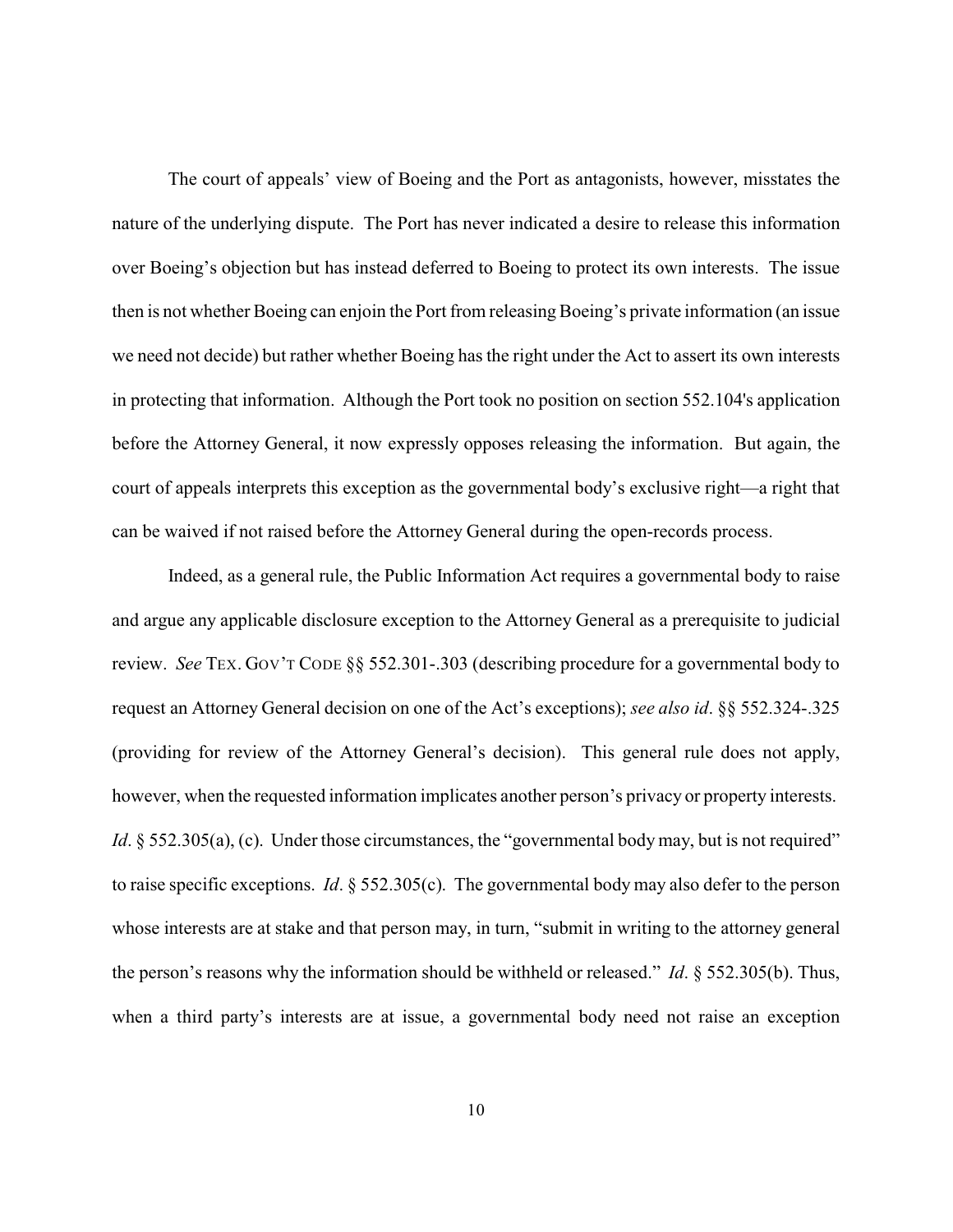"involving the property or privacy interests of another person" before the Attorney General as a prerequisite to raising the issue in a suit for judicial review. *Id*. § 552.326.

Because the Port was not required to raise the exception before the Attorney General, its failure to do so did not affect a waiver as to Boeing's private information. TEX. GOV'T CODE § 552.305. The Port has simply deferred to Boeing to protect its own interests. The concurring justice found this entirely permissible, observing that the statute "reflects legislative recognition that third parties with interests implicated by a request [will] often have the most at stake and be in the best position to argue that the information is protected from disclosure." 412 S.W.3d at 21.

Boeing certainlycould have petitioned theAttorneyGeneral to exempt its private information from disclosure under section 552.104, but the Act does not require that it do so. *See* TEX. GOV'T CODE § 552.305(b) (stating that an affected third party "may" petition the Attorney General to protect its information). The Act only requires a governmental body to petition the AttorneyGeneral to exempt information from disclosure and even that is not required when a private party's information under section 552.104 is in issue. *Id.* §§ 552.301(a), 552.305(c). The court of appeals was therefore mistaken to suggest that the Port's inaction here amounted to either a waiver of the exception or acquiescence in the disclosure of the information. *See* 412 S.W.3d at 13.

That the Port has not voluntarily waived the exception, however, does not answer the central question of Boeing's standing or right to raise the exception itself. As to that issue, the Attorney General argues that we should defer to his office's longstanding interpretation of section 552.104 because "maintain[ing] uniformity in application, operation, and interpretation" of the PIA is committed to his office by statute. *See* TEX.GOV'T CODE § 552.011. While the Attorney General's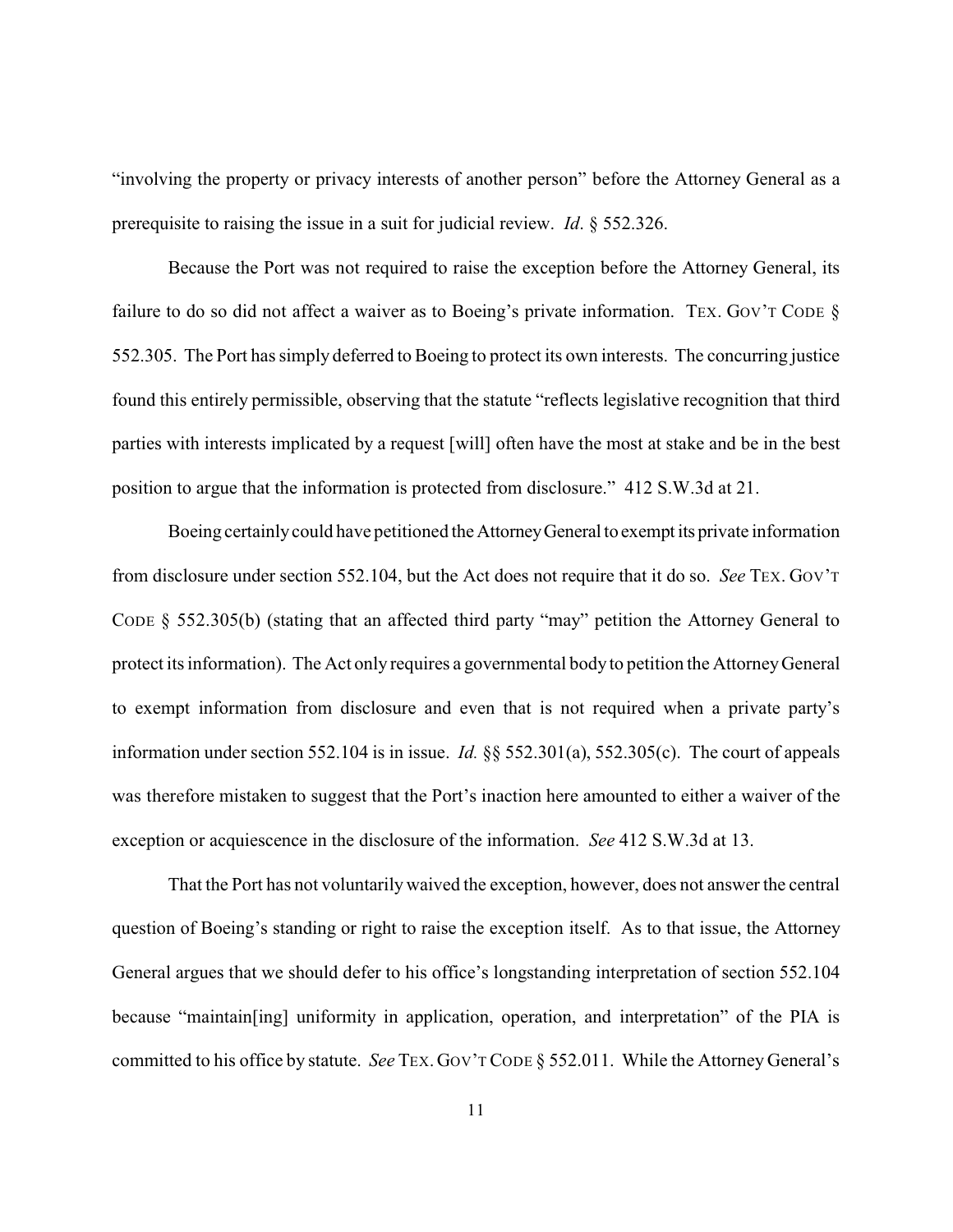interpretation of the Act is entitled to due consideration, as with other administrative statutory constructions, such deference must yield to unambiguous statutory language. *See City of Dallas v. Abbott*, 304 S.W.3d 380, 384 (Tex. 2010) (rejecting Attorney General's interpretation of PIA provision).

The Office of Attorney General has long taken the position that section 552.104 grants third parties like Boeing no protection and no standing to object; it can be invoked only by governmental entities and thus can be waived by them. But no statutory language limits section 552.104 to the government. On the contrary, the statute treats section 552.104 as it does other provisions that potentially implicate "a person's privacy or property interests." TEX. GOV'T CODE § 552.305(a). In fact, in the PIA provision aptly titled, "Information Involving Privacy and Property Interests of Third Party," the Legislature expressly includes section 552.104's disclosure exception as one of several examples that might involve third party privacy or property concerns. *See id.* § 552.305(a) ("In a case in which information is requested under this chapter and a person's privacy or property interests may be involved, including a case under Section 552.101, 552.104, 552.110, or 552.114  $\ldots$ ").

Boeing submits that no reason exists to include section 552.104 as an example here if a third party like itself has no right to assert the exception. The concurring justice similarly read the inclusion of section 552.104 here, along with the Act's apparent deference to third-party privacy and property rights, and its provision for judicial review of such rights as indicative of Boeing's right to assert the exception. After discussing the PIA's pertinent features, the concurrence concluded: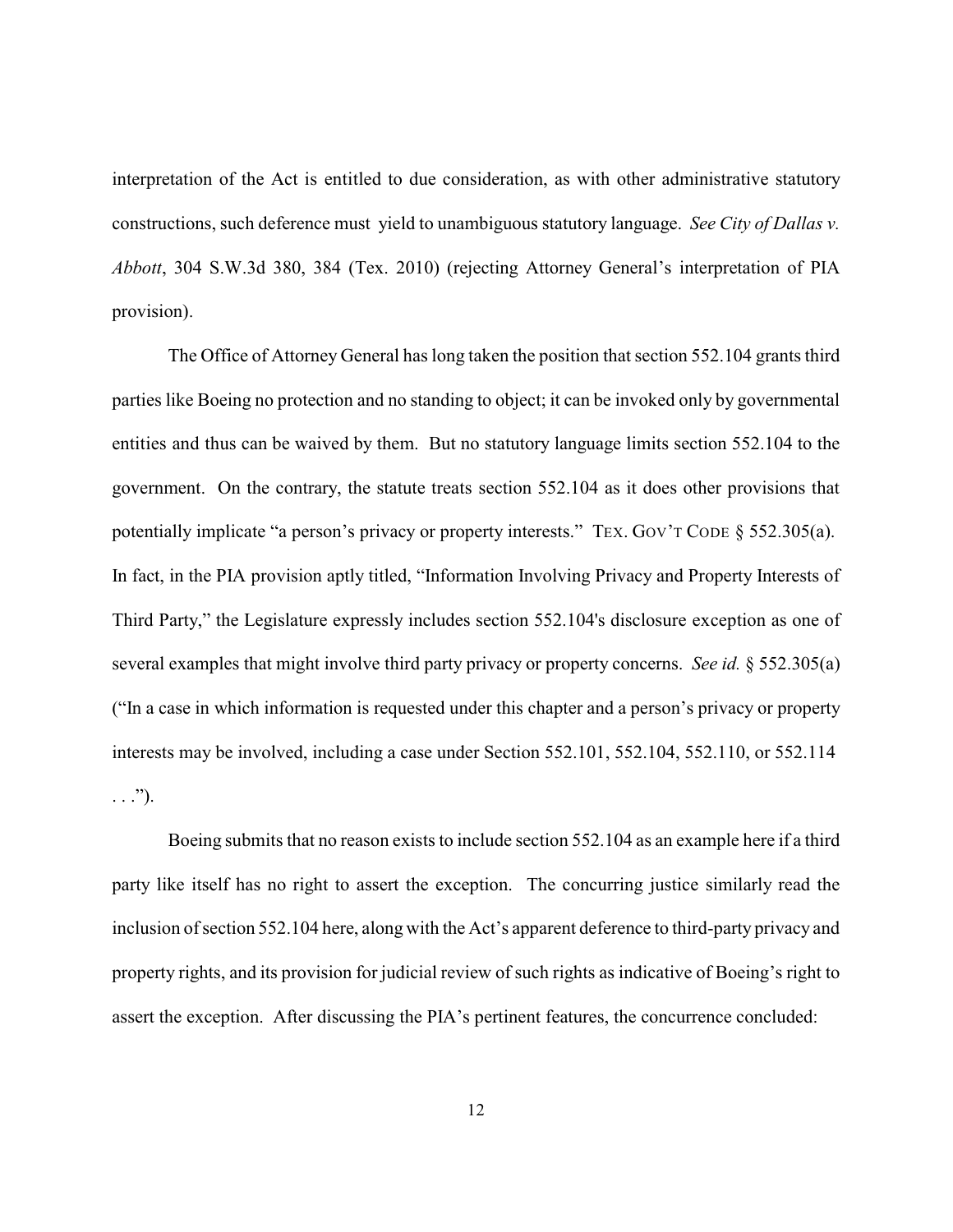Considering this statutory scheme, I would hold that the Legislature intended private parties whose "competitors" or rival "bidders" would be "advantaged" by disclosure to have standing or the right to protect their interest in the information protected by section 552.104 through the judicial remedy provided in section 552.325.

412 S.W.3d at 21 (Pemberton, J., concurring). That is our view as well. Accordingly, we hold that section 522.104's exception applies to both the government and private parties and may be invoked by either to protect the privacy and property interests of a private party in accordance with its terms.

## III

By its terms, section 552.104 exempts from disclosure information that, "if released, would give advantage to a competitor or bidder." TEX. GOV'T CODE § 552.104(a). Because the trial court concluded that Boeing lacked standing to assert this exception, it did not determine whether the information at issue would give advantage to Boeing's competitors.<sup>6</sup> Boeing argues, however, that it will and that it conclusively established the exception's application to the withheld information.

The evidence at trial demonstrated the intense competition that exists in the aerospace industry for large government contracts like those that sustain Boeing's operations at Kelly. The only evidence on the withheld information's value came from a Boeing manager with long experience in bidding for military projects. The manager testified that most components in billion-

 $6$  The court also concluded that section 522.110(b) could not be used to exclude this information from disclosure. This latter provision protects a person's commercial or financial information if its disclosure would cause that person "substantial competitive harm." TEX. GOV'T CODE § 552.110(b). At the time of this request, the exception did not protect such information unless the information was "expressly confidential under other law"— meaning law outside the Act itself. *See* Act of May 25, 1999, 76th Leg., R.S., ch. 1319, § 5, 1999 Tex. Gen. Laws 4500, 4501-02. Amendments to the Act in 2011 repealed the "other law" requirement and presently all exceptions in the Act apply without regard to the previous "other law" limitation. *See* Act of June 17, 2011, 82nd Leg. R.S., ch. 1229, § 2, 2011 Tex. Gen. Laws 3271, 3271; *see also* TEX. GOV'T CODE § 552.022(a). The exception in section 522.104 was not subject to the "other law" limitation at the time of this request and thus the 2011 Amendments have no relevance as to it. *See* TEX. GOV'T CODE § 522.104(b) (excluding exception from this limitation).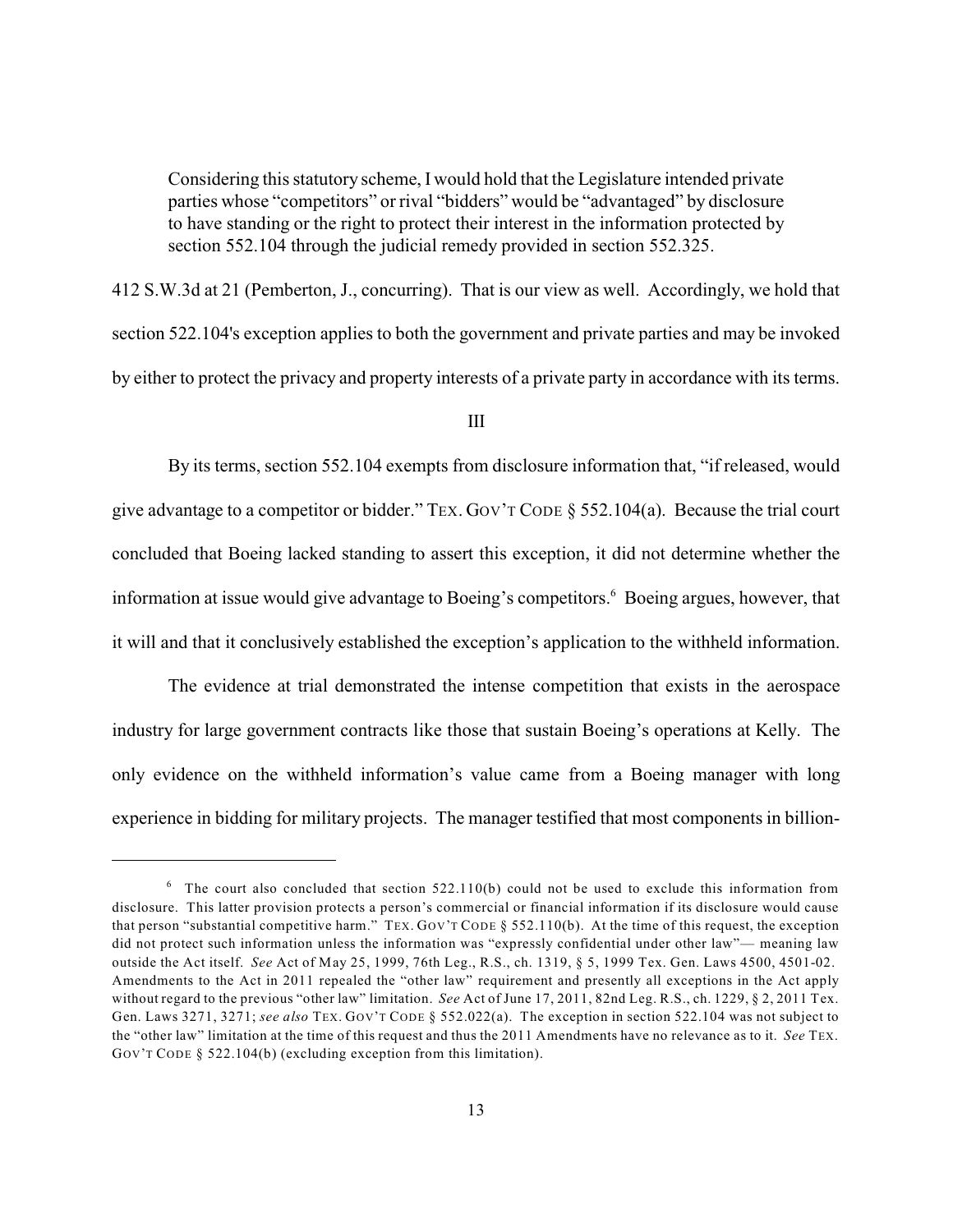dollar military-aircraft bids are set by federal standards dictating the work to be performed, parts to be used, and hourly wages and fringe benefits to be paid. As both the work required and the labor rates are standardized, the primary difference between competitors and their bids is overhead included in the final bid price—the cost of the huge hangars, runways and other physical assets needed to service large military aircraft. In the competitive military re-fit market, contracts can be awarded on bid differences of less than one percent.

Because bid margins are so thin, Boeing protects certain financial aspects of its lease with the Port, including rental rates, its share of common maintenance costs, insurance coverage required by the Port, liquidated damages provisions, and lease incentives. Boeing protects future overhead figures and its components even though the Port must, in connection with public audits, disclose gross amounts that Boeing has paid in the past. Boeing's concern is that the disclosure of the additional details in the lease concerning its overhead will enable other military-service contractors to reverse engineer Boeing's own bid, the better to undercut it. Indeed, this has already occurred as Northrop Grumman Corporation in Lake Charles, Louisiana, underbid Boeing by about one percent and now has the contract for one heavy-lift aircraft that Boeing formerly serviced at Kelly.

Although the trial court filed findings of fact and conclusions of law, it did not find that this information would give no advantage to Boeing's competitors. Boeing submits that had such a finding been made, it would have no evidentiarysupport because as Boeing argues: "Knowing some, if not most, of a competitor's cards is an advantage over knowing none of them." Boeing concludes that it proved what the statute requires—that disclosure would give an advantage to its competitors.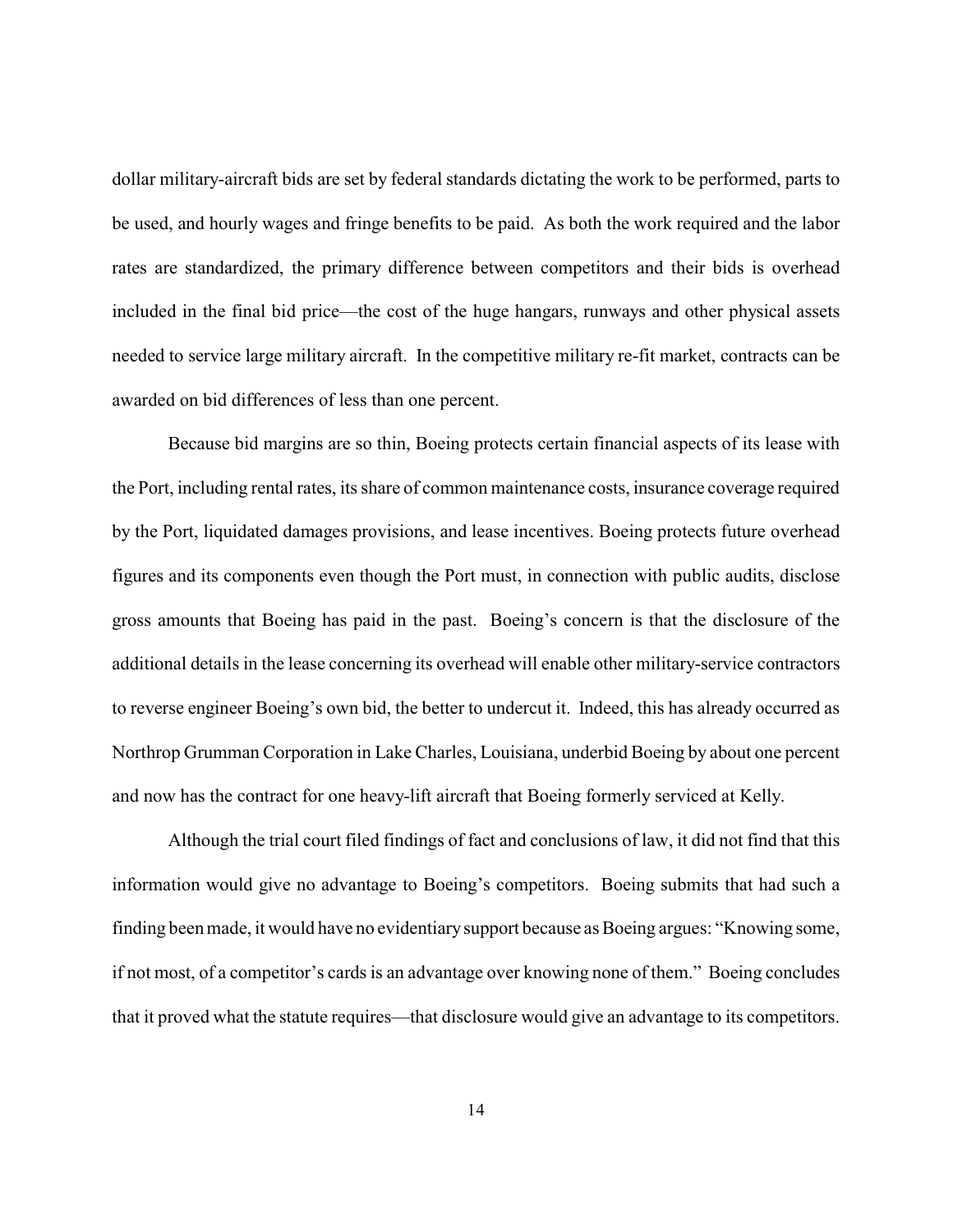The Attorney General contends, however, that Boeing's theory of "advantage" is too attenuated and hypothetical to satisfy section 552.104, even assuming the exception applies to a third party like Boeing. Moreover, the Attorney General contends that this exception requires a showing of specific competitive harm in particular ongoing competitive bidding, and no evidence shows that this is the case here.<sup>7</sup> Tex. Att'y Gen. ORD–541, at 4 (1990); Tex. Att'y Gen. ORD–514, at 2 (1998). Finally, the Attorney General submits that no evidence demonstrates that the release of this information will affect Boeing's lease arrangement with the Port because its space at Kelly is so unique that only one other aviation company in the world, Europe's Airbus, could fully utilize its capacity, and further because the Port has no apparent interest in finding a new tenant for Kelly.

But Boeing's concern is not that Airbus or any other competitor may take away its lease with the Port. Its concern is that another city or state will choose to rent its abandoned air base to a Boeing competitor at rates that undercut the Port. Boeing submits that that is what makes this case unique—it's not just Boeing's competitors that would gain advantage if this information is publicly disclosed, it is also competitors of San Antonio and the Port.

Boeing describes the information withheld as "minimal redactions—literallyone attachment, two tables and a few sentence fragments." Boeing has withheld the percentage used to calculate Boeing's share of the common maintenance costs, the actual dollar figure for the insurance limits Boeing agreed to carry, the percentage used to calculate Boeing's penalty for early termination, a table showing the actual dollar caps on incentives Boeing might achieve for meeting goals for

 $\sigma$  The dissent here similarly argues that Boeing has at best only demonstrated that this information "could give advantage to a competitor," not that it "would give advantage." \_\_\_ S.W.3d at \_\_\_ (Boyd, J. dissenting).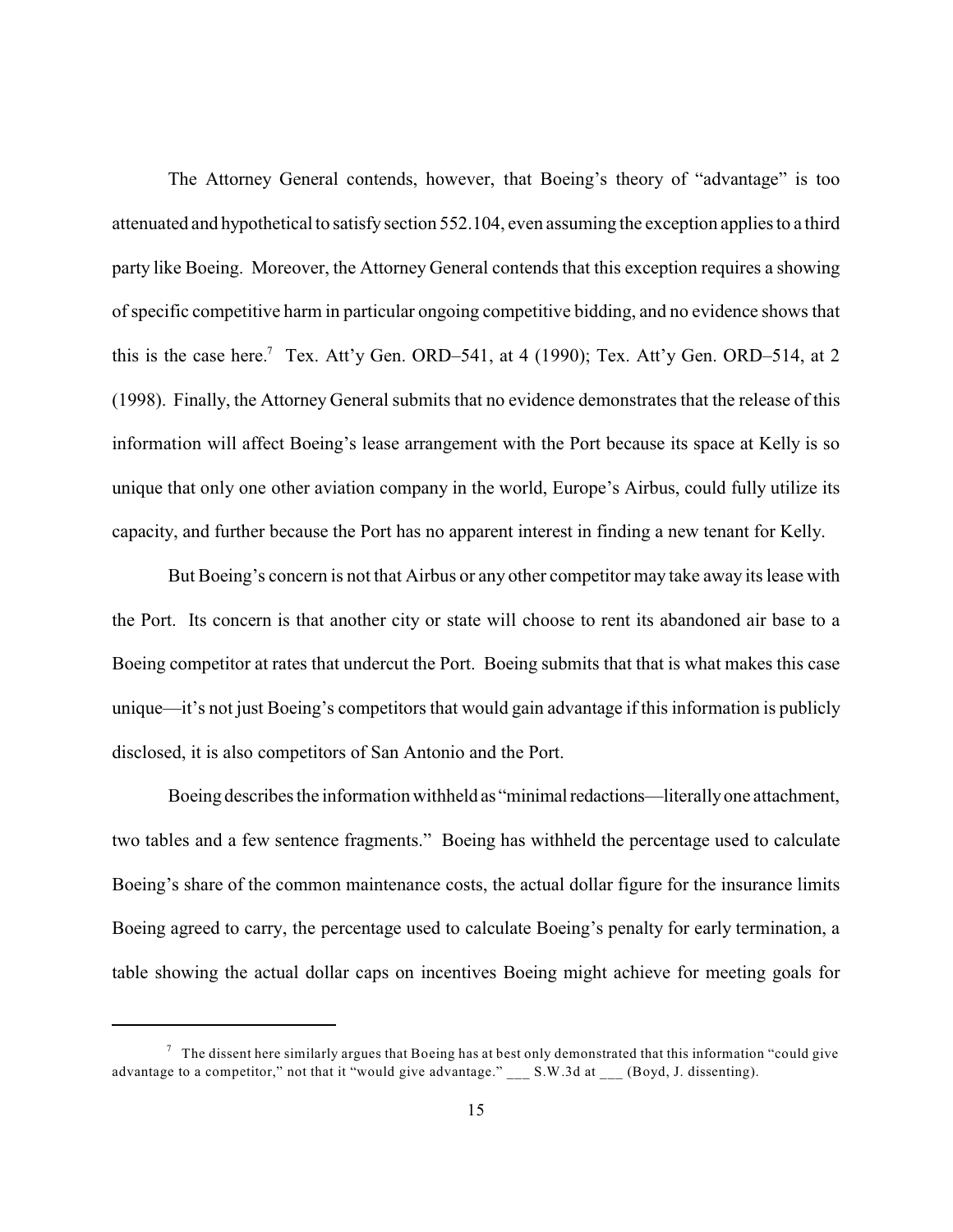contracting with certain small businesses, and an attachment with the actual numbers used to calculate Boeing's future rent, month to month, quarter to quarter, and year to year.

The information, which the court of appeals ordered disclosed, could not be disclosed by the Air Force under the federal Freedom of Information Act. The D.C. Circuit has rejected three such requests in the last sixteen years. *See Canadian Commercial Corp. v. Dep't of the Air Force*, 514 F.3d 37, 38 (D.C. Cir. 2008); *McDonnell Douglas Corp. v. United States Dep't of the Air Force*, 375 F.3d 1182, 1185 (D.C. Cir. 2004); *McDonnell Douglas Corp. v. Nat'l Aeronautics &Space Admin.*, 180 F.3d 303, 304 (D.C. Cir. 1999); *see also Gulf & W. Indus., Inc. v. United States*, 615 F.2d 527, 528-29 (D.C. Cir. 1979).

Although the Attorney General urges that 552.104 only applies to "ongoing competitive bidding," nothing in the exception's text says as much. While disclosing bids after a contract award may rarely give competitors any advantage, the federal cases indicate that the aerospace industry is different because the disclosure of current contract prices gives competitors a distinct advantage by telling them precisely how to undercut the current contractor when contracts are re-bid. *Canadian Commercial Corp.*, 514 F.3d at 42.

The court of appeals speculated, however, that no harm would actually occur, pointing to the "myriad of other factors" that might influence future Boeing bids such as utilities, indirect labor, management, and profits. 412 S.W.3d at 11. But Boeing points out that no evidence exists in the record that these other cost factors would differ much between competitors or yield a competitive advantage. The justices apparently assumed these factors were important based on their own general business knowledge. But the record indicates that competition among aerospace firms is unlike other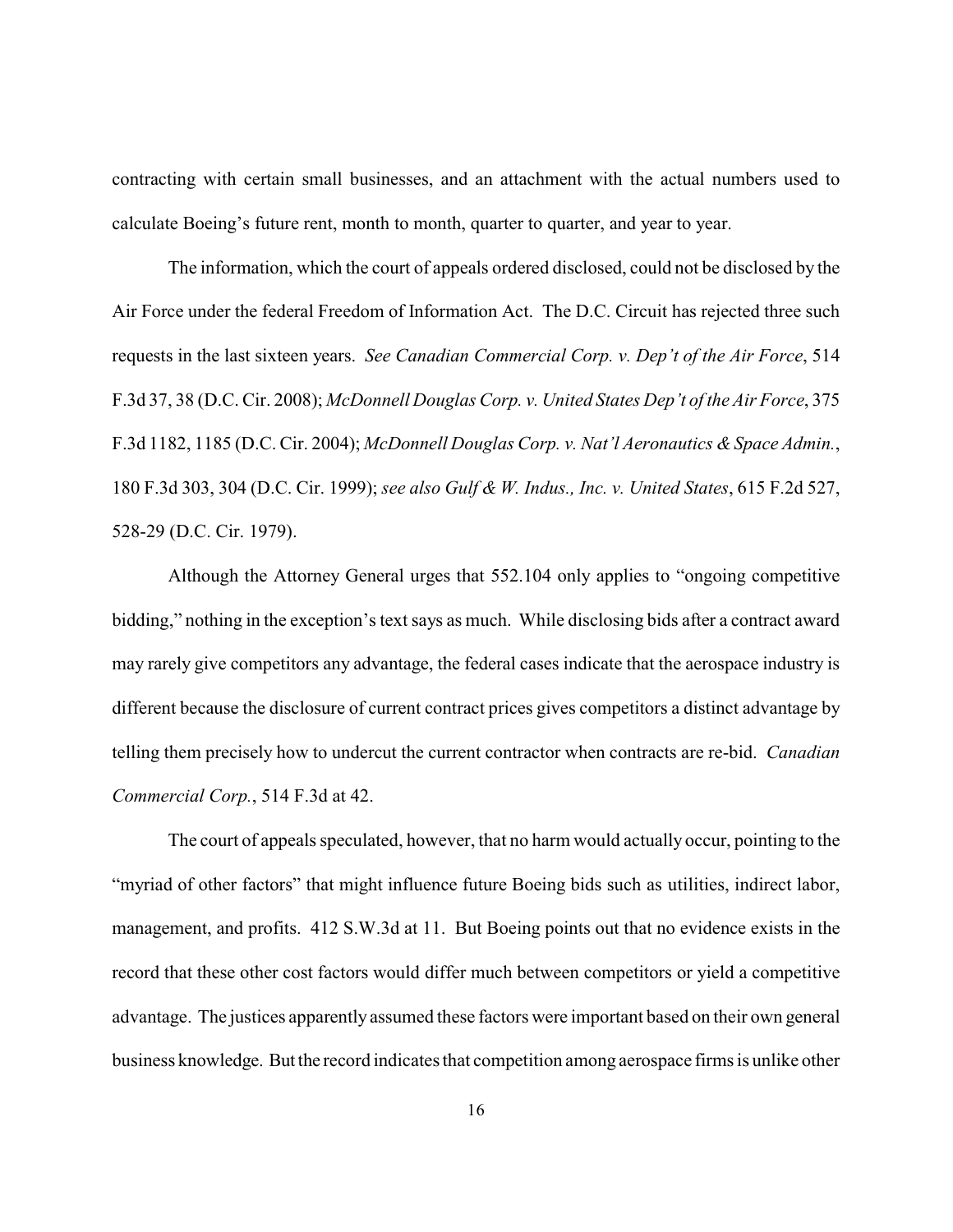competitive business ventures.<sup>8</sup> In this industry a few giant companies compete for a handful of billion-dollar contracts and thus have a much higher incentive to watch their competitors closely. In that context rental overhead is not simply one of a myriad of factors. Moreover, the test under section 522.104 is whether knowing another bidder's overhead costs would be an advantage, not whether it would be a decisive advantage. This is the test the Attorney General has applied to the government, and the test Boeing claims should be applied to it as well.

For example, the Attorney General recently ruled that information concerning the Governor's marketing meetings with businesses in other states was exempted from disclosure under section 522.104. Tex. Att'y Gen. OR2013-08386. The Governor represented that his office "is competing against other states attempting to recruit businesses to relocate or expand," and that release of the information "would disadvantage Texas by permitting other states to directly approach these entities with competing incentives." *Id.* at 2. In contrast, Boeing submits that its record shows in much more detail its competitors' identities and how they may use the information in future bidding. Although Boeing is a private party, section 522.104 does not state different protection standards for businesses and governors.

The record establishes that Boeing's work for the federal government is continually re-bid, and that contracts have been lost to competitors over as little as one percent. The record also

 $8$  David W. Bouse, a thirty-year Boeing employee and member of its new-business-opportunities leadership team, testified about his long experience in competing for business in the aerospace industry and the value Boeing's competitors would put on learning the details of Boeing's overhead costs at Kelly. He also testified about recent and future contract opportunities for Boeing's facility at Kelly. Bouse's testimony was specific as to a recently completed bid that had brought an additional federal contract to Kelly, but he did not want to give specifics as to future opportunities on which Boeing might bid.